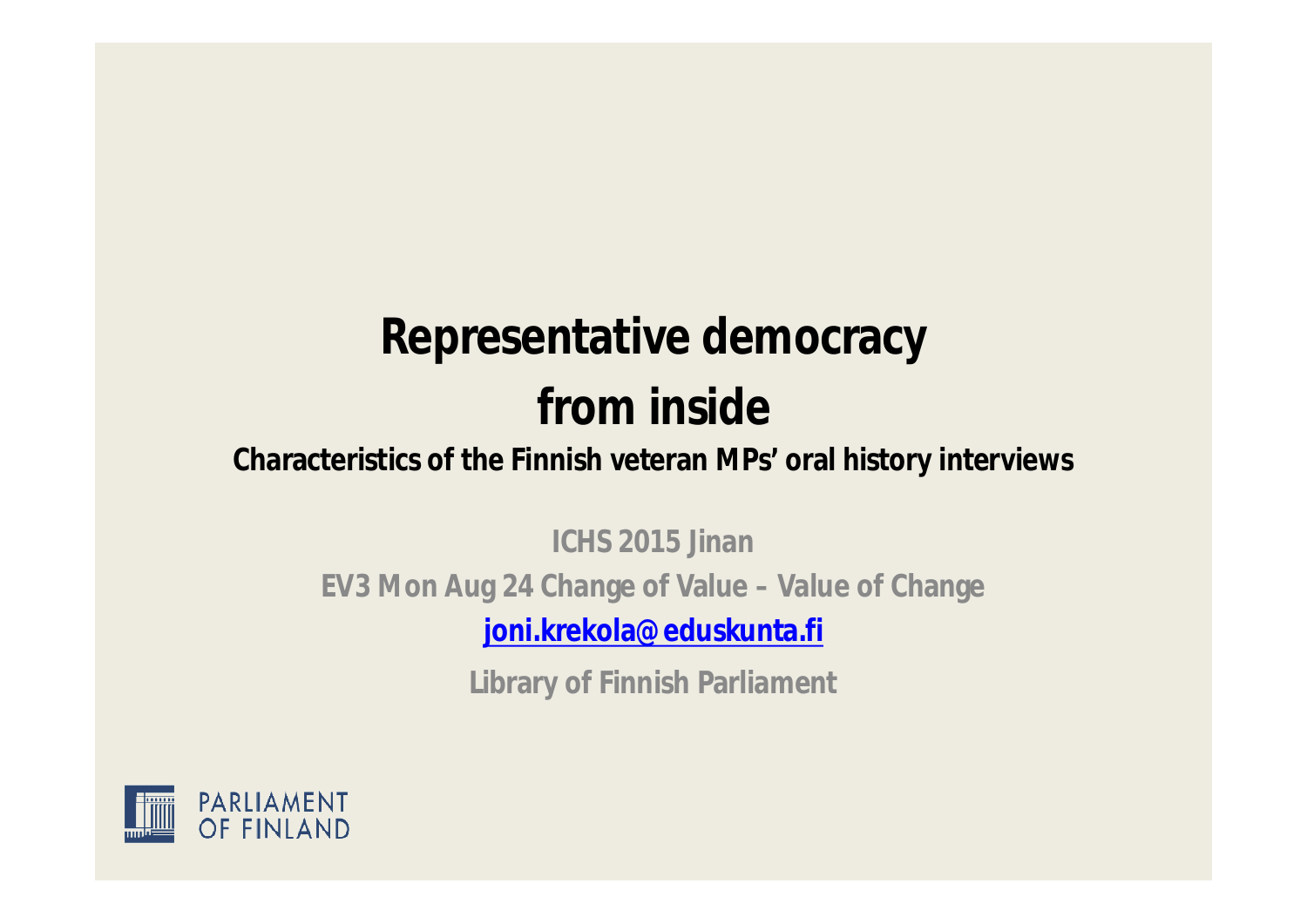## Oral history at the Library of Finnish Parliament

- 380 interviews with former MPs since 1988
- 12-15 new interviews annually
- length of the interviews: in average 6 hours
- usage of the interviews: for scientific research with applications
- similar projects in Europe: Britain and Sweden
- In 1945–2011, a total of 1,402 MPs have been elected to the Finnish Parliament, of which 350 (25%) have been women. More than a quarter (370; 26.2%) of them have been interviewed from 1988 onwards.

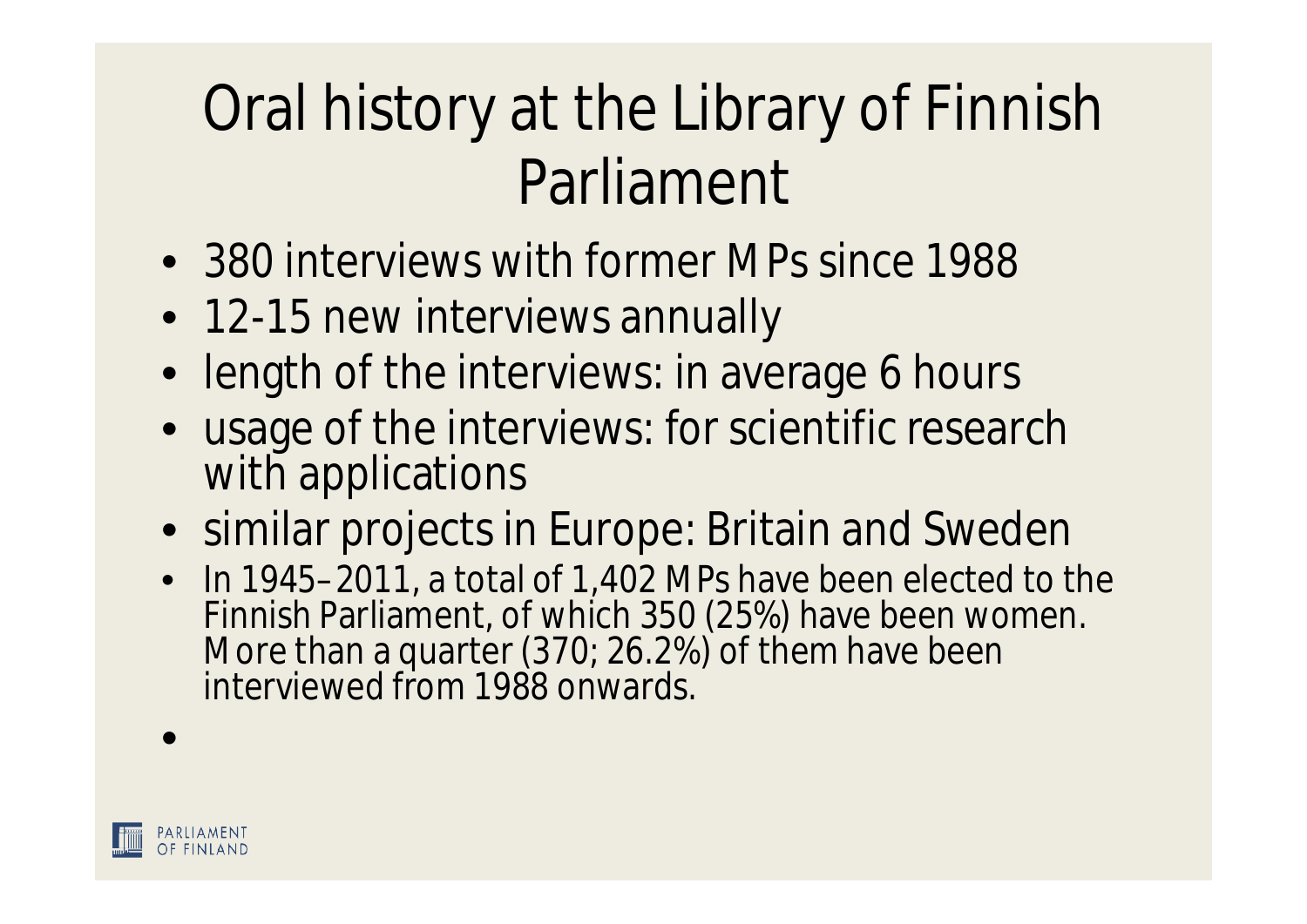### Why interviews with the former MPs?

- motives of the parliament institution: saving voices, dealing with, even controlling the past
- scientific motive: production of research material
- MPs' key role in representative democracy in between people and political elite
- relative few scholars have used as research material

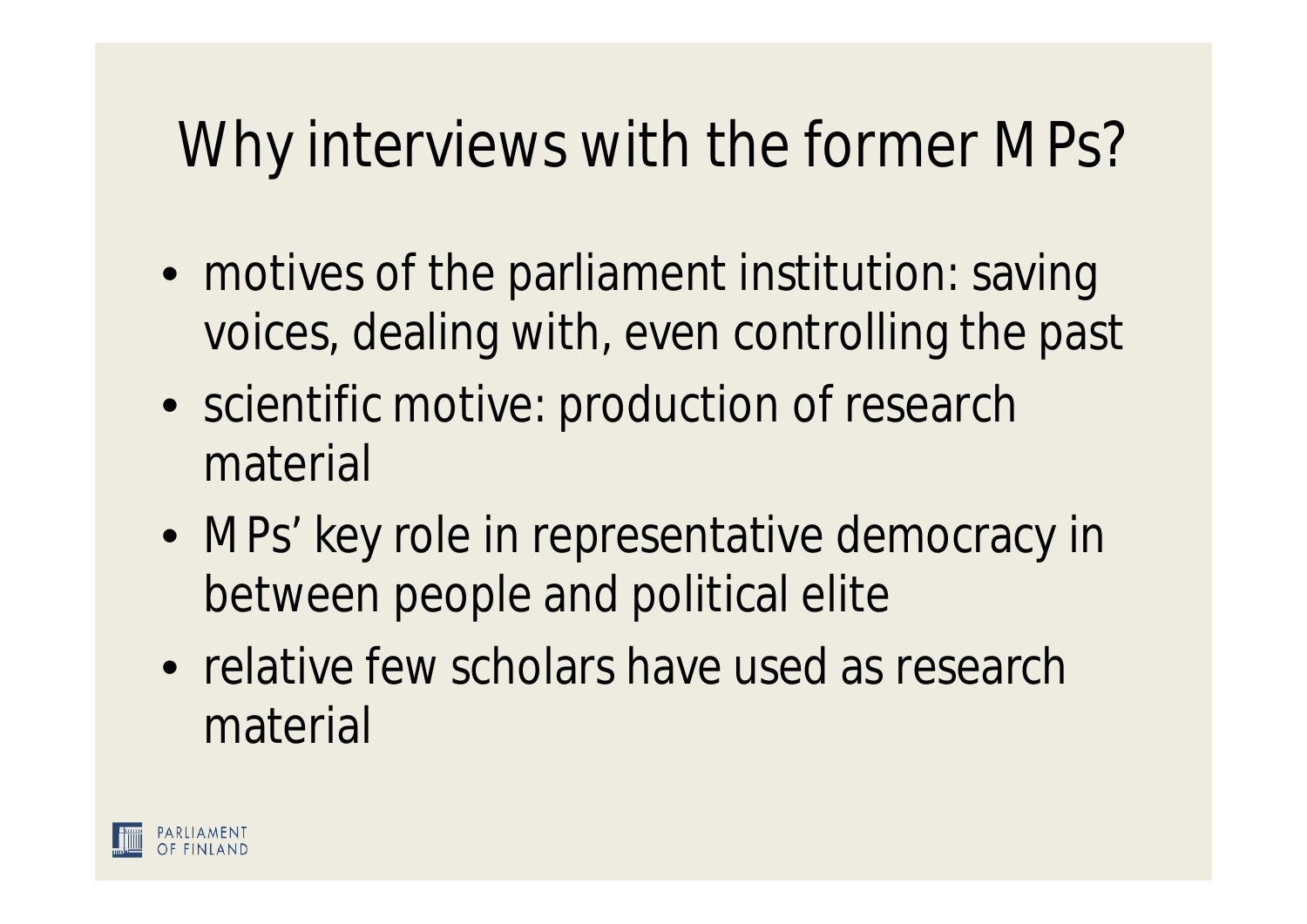#### Advantages of the interview collection

- comprehensive, systematically compiled and vigilantly maintained
- recordings transcribed and digitalized
- professional historians as supervisors and as interviewers
- questionnaire: comparison between the interview contents possible
- cross-checking with other sources easy

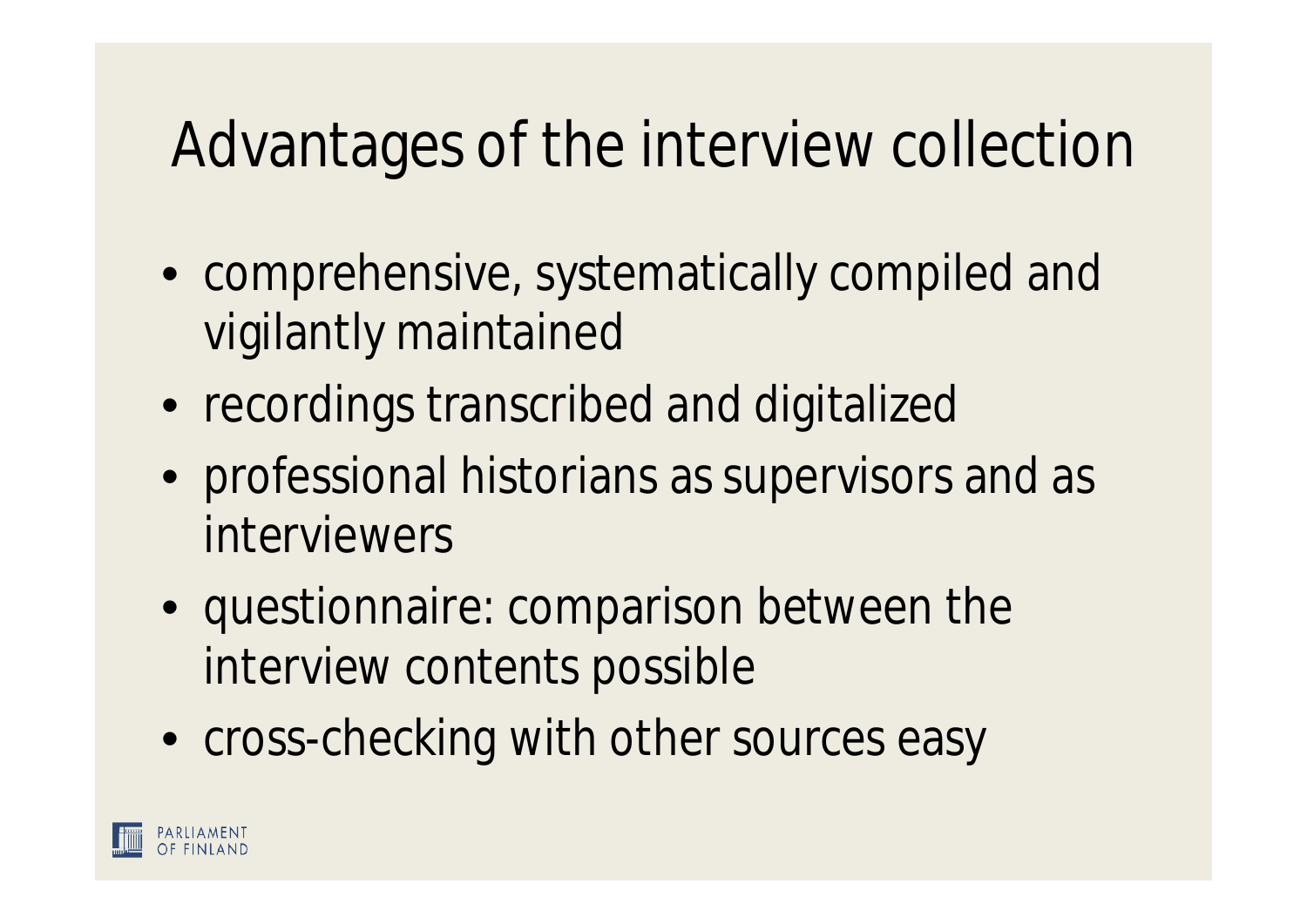## Limitations and problems

- language barrier: interviews in Finnish or in Swedish
- huge amount of OH material
- research questions what will be the interests of the future historians?
- parliament institution's influence on interview production

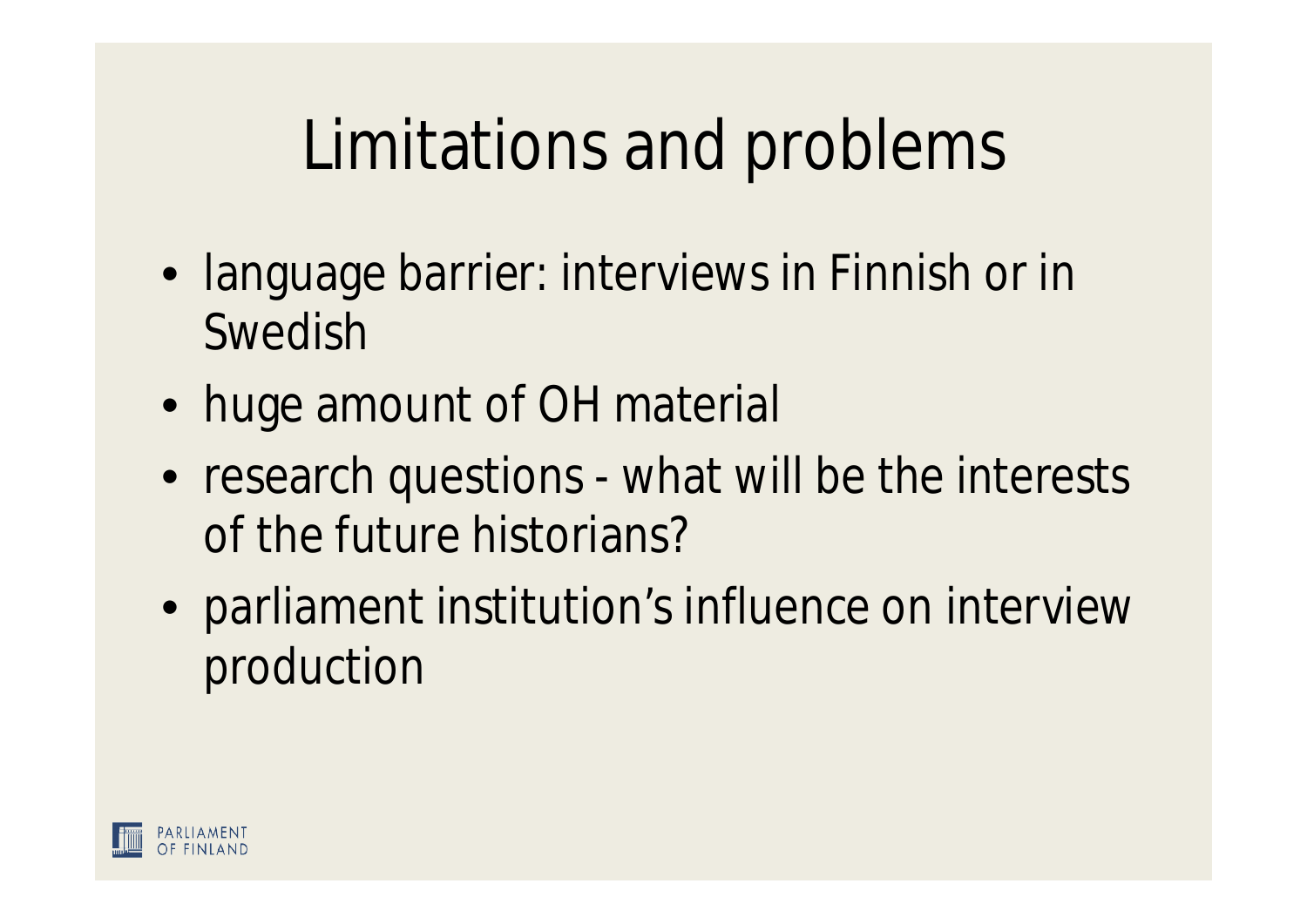# Oral History in Finland today

- established as complementary method for historical studies
- oral history theory developed further by ethnologists and by social scientists
- Finnish Oral History Network FOHN since 2003
- Finland a true "history nation" that has not yet recognized the potential of OH